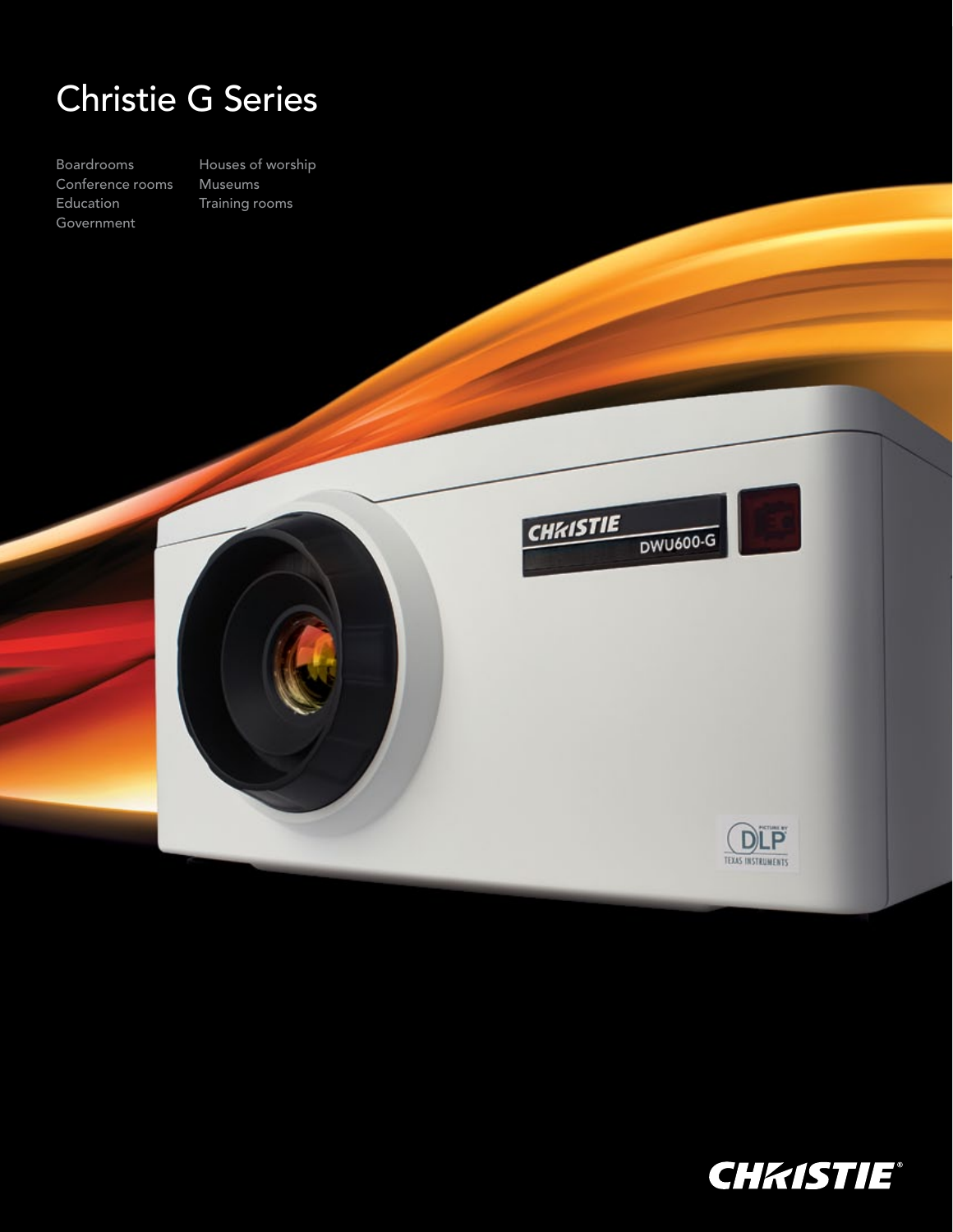# Unsurpassed value, versatility and long-life performance

between quality, performance, support and cost. The Christie® and the best warranty and support in the industry.

gives you excellent image quality and reliability. At 6000

minimal. Shipping with standard zoom lens, the Christie G Series is packed with ProAV features, including three resolution a multi-projector configuration, and blending and warping capabilities to handle curved surfaces.

#### High brightness

The brightest in its class, the G Series delivers exceptional images.

| Christie DWX600-G - 6150 ANSI lumens (6400 center lumens) |  |
|-----------------------------------------------------------|--|
| Christie DHD600-G - 5950 ANSI lumens (6200 center lumens) |  |
| Christie DWU600-G – 6050 ANSI lumens (6300 center lumens) |  |

#### Six-segment color wheel

Comes with high-brightness color wheel for standard applications and uses.

#### Three resolution options

| WXGA model      | Amazing performance value                |
|-----------------|------------------------------------------|
| Native HD model | Maintain and maximize your brightness    |
| WUXGA model     | Ideal for graphic intensive applications |

### Color matching

When used with multiple projectors, this feature ensures accurate color matching and uniformity across the entire image.



### Constant intensity mode

For tiled arrays, the constant intensity mode automatically increases brightness as the lamps wear out over time in order to maintain the overall brightness and image consistency across the display.

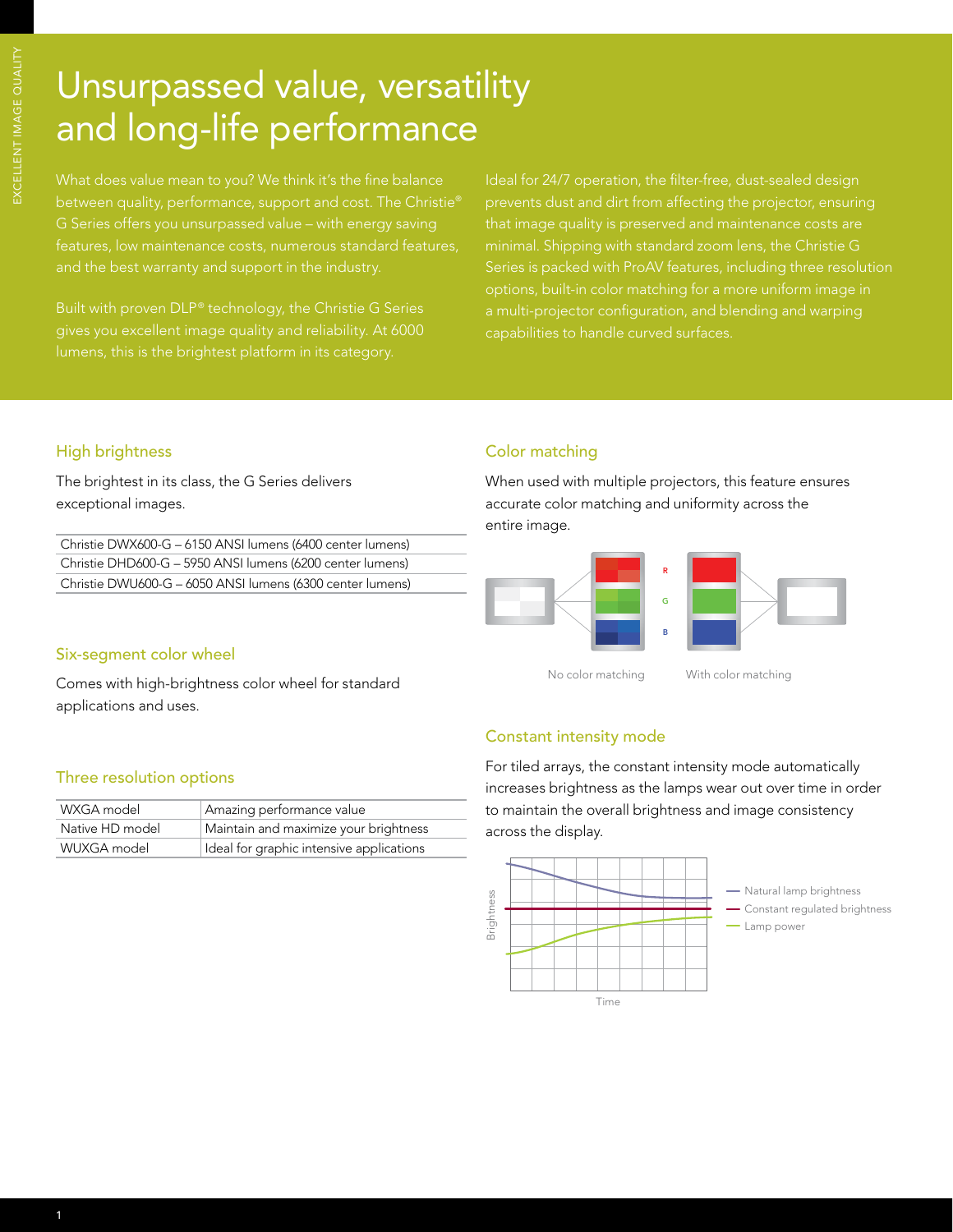

#### Dynamic Contrast

The Dynamic Contrast feature further enhances the image quality of the Christie G Series by increasing the contrast ratio to 4800:1. This series ships standard with a high-brightness, six-segment color wheel for maximum brightness and excellent color range.

Ideal for video applications, the Dynamic Contrast automatically adjusts an internal iris to extend the range of blacks and provide richer details during dark content for true image reproduction.

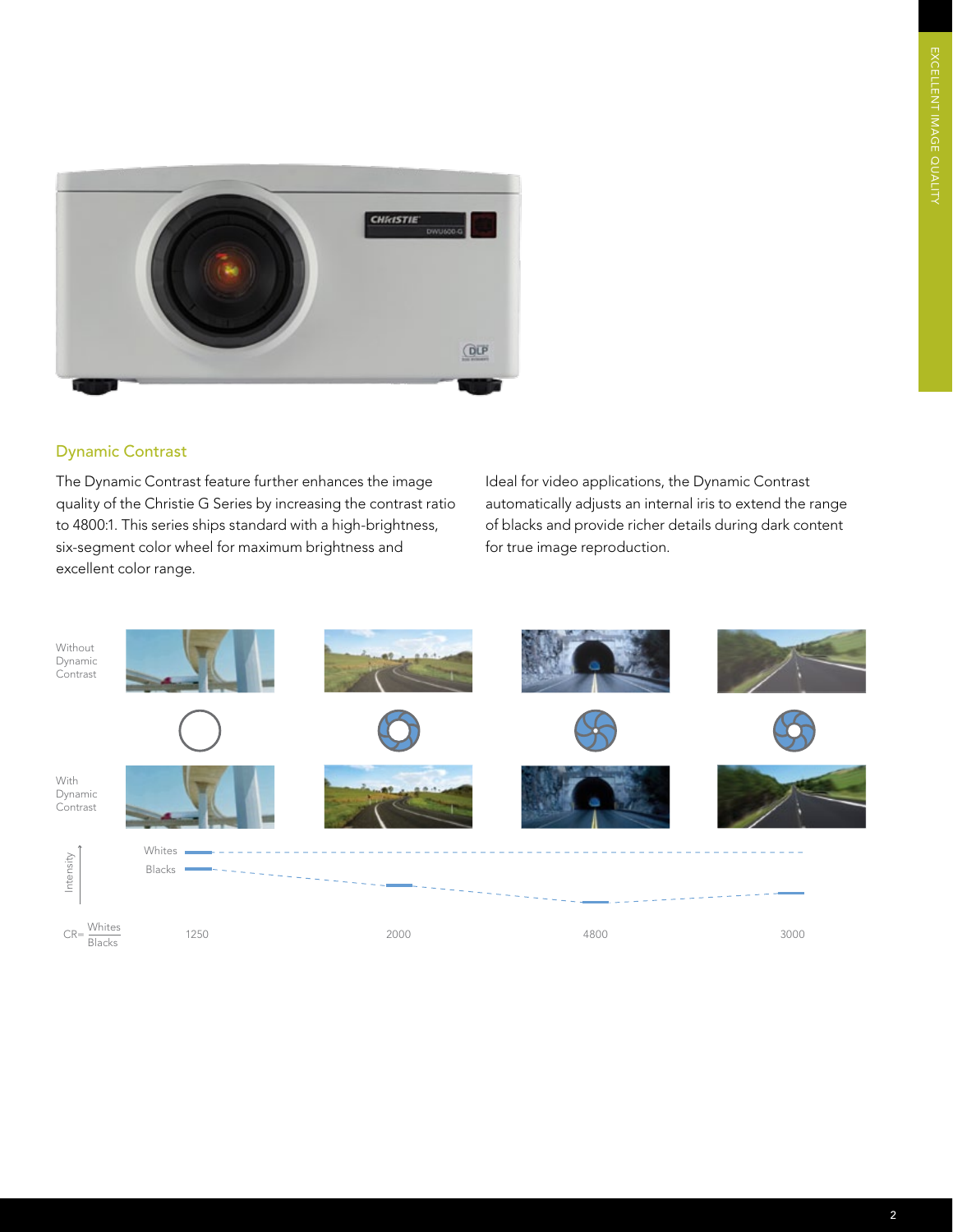# We understand the unique needs of your application

No application requirements are the same. We strive to pack all the features crucial to the success of your display into one compact chassis minimizing the expense of purchasing additional "out of projector'' technologies. The Christie® G Series is the full package.



#### 24/7 use capability

The G Series offers sealed, dust-free housing and heat-pipe cooling system that enables the projector to run 24 hours a day, 7 days a week in continuous operation.

#### Wireless projection

| Easy connectivity            |
|------------------------------|
| Less cluttered meeting space |
| Cable-free management        |

### 360 degree projection

The Christie G Series can project from a table top, be ceiling mounted, straight down or straight up. However you spin it, the Christie G Series will fit your needs.

#### Projector control

Control the projector through a web user interface

SNMP (simple network management protocol) lets you remotely monitor a Christie projector and get status changes on various parameters

#### Christie Presenter

The Christie Presenter application allows up to four remote desktops from host PC's to be displayed on the network through Ethernet, USB, or wireless transports. It can adapt to different network settings (DHCP, fixed IP, and direct link by USB/Ethernet cable).

#### Motorized zoom, focus and lens shifts

For easy installation and configuration, the Christie G Series comes with motorized zoom, focus and lens shift to ensure your image is aligned tight within the desired viewing area for every presentation. The mechanical shutter allows for quick pauses in your display when the need arises to shutter the image.

| A30H PIP/PBP Matrix | Main        |                          |                          |           |                              |                              |                      |                              |                          |                          |
|---------------------|-------------|--------------------------|--------------------------|-----------|------------------------------|------------------------------|----------------------|------------------------------|--------------------------|--------------------------|
|                     | <b>HDMI</b> | <b>VGA</b>               | Component                | S-video   | <b>CVBS</b>                  | <b>RJ45</b>                  | USB type B<br>(mini) | USB type A                   | DisplayPort              | DVI-D                    |
| <b>HDMI</b>         | -           | $\overline{\phantom{0}}$ |                          |           | $\qquad \qquad \blacksquare$ | $\bullet$                    | $\bullet$            | $\bullet$                    | $\bullet$                | $\bullet$                |
| <b>VGA</b>          | -           | $\overline{\phantom{0}}$ | $\overline{\phantom{0}}$ |           | $\qquad \qquad =$            | $\bullet$                    | $\bullet$            | $\bullet$                    | $\bullet$                | $\bullet$                |
| Component           |             | $\overline{\phantom{0}}$ | $\overline{\phantom{0}}$ |           | $\qquad \qquad$              | $\bullet$                    | $\bullet$            | $\bullet$                    | $\bullet$                | $\bullet$                |
| S-video             |             | $\overline{\phantom{0}}$ | $\overline{\phantom{0}}$ |           |                              | $\bullet$                    | $\bullet$            | $\bullet$                    | $\bullet$                | $\bullet$                |
| <b>CVBS</b>         |             | -                        | $\overline{\phantom{0}}$ |           |                              | $\bullet$                    | $\bullet$            | $\bullet$                    | $\bullet$                | $\bullet$                |
| <b>RJ45</b>         | ٠           | $\bullet$                | $\bullet$                | $\bullet$ | $\bullet$                    | $\overline{\phantom{m}}$     |                      | $\qquad \qquad \blacksquare$ | $\overline{\phantom{a}}$ |                          |
| USB type B (mini)   | ٠           | $\bullet$                | $\bullet$                | $\bullet$ | $\bullet$                    | $\overline{\phantom{m}}$     | -                    | $\overline{\phantom{m}}$     | $\overline{\phantom{a}}$ | $\overline{\phantom{0}}$ |
| USB type A          | ٠           | $\bullet$                | $\bullet$                | $\bullet$ | $\bullet$                    | $\qquad \qquad \blacksquare$ | -                    | $\overline{\phantom{m}}$     | $\overline{\phantom{0}}$ | $\overline{\phantom{0}}$ |
| DisplayPort         | $\bullet$   | $\bullet$                | $\bullet$                | $\bullet$ | $\bullet$                    | $\qquad \qquad \blacksquare$ |                      | $\overline{\phantom{0}}$     | $\overline{\phantom{0}}$ | $\overline{\phantom{0}}$ |
| DVI-D               | $\bullet$   | $\bullet$                | $\bullet$                | $\bullet$ | $\bullet$                    |                              |                      |                              |                          |                          |

#### Picture-in-picture/picture-by-picture functions offer different layout options

• = PIP/PBP combinations are enabled  $-$  = PIP/PBP combinations are disabled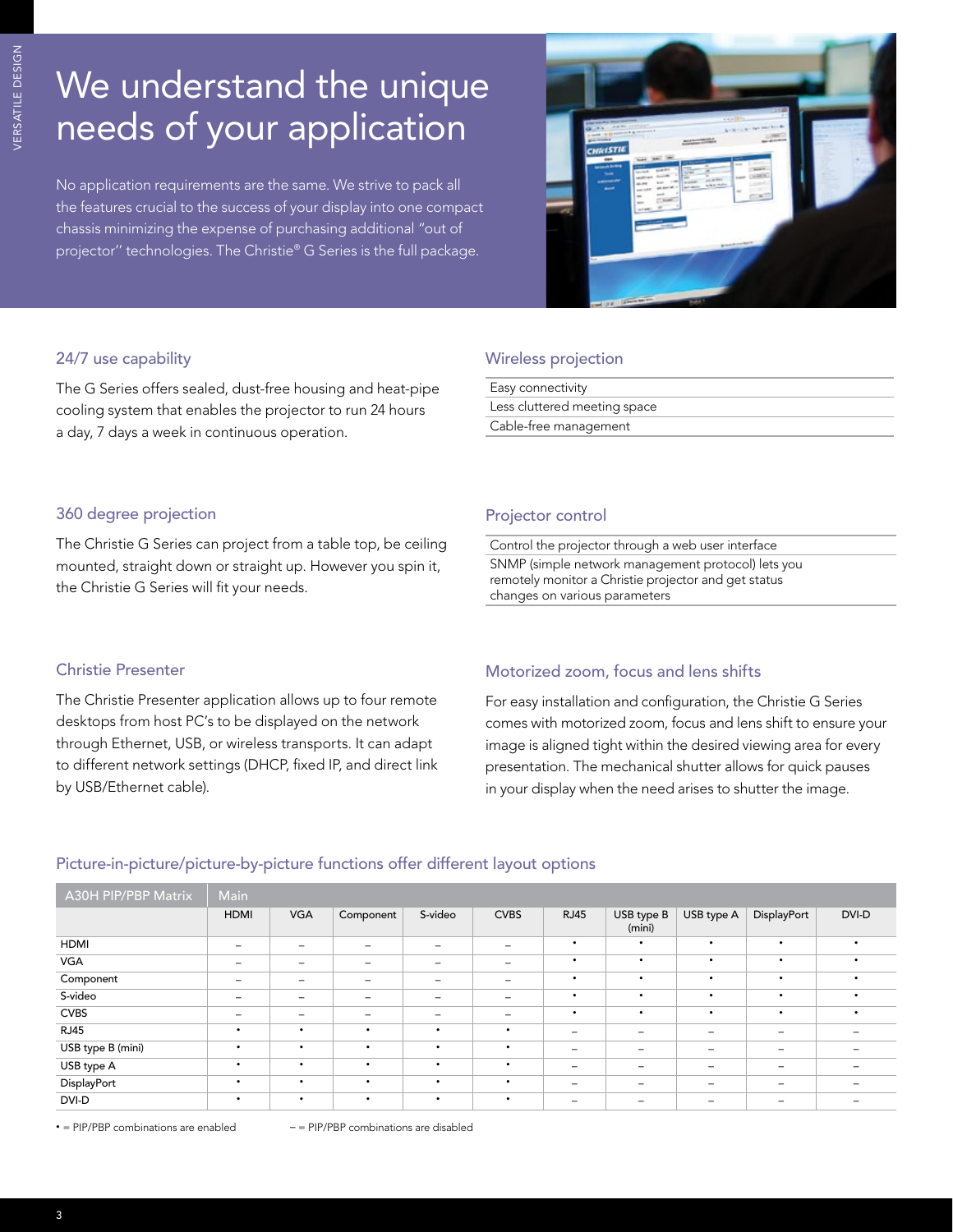| Remote in       |                       | <b>6</b> Green/Y            |                | <b>9</b> Ethernet             |                | <b>B</b> HDMI    |  |
|-----------------|-----------------------|-----------------------------|----------------|-------------------------------|----------------|------------------|--|
| 2 Remote out    |                       | 6 CVBS                      |                | <b>Mini USB</b>               |                | <b>4</b> VGA-IN  |  |
| <b>3</b> Red/Pr |                       | S-video                     |                | <b>O</b> USB                  |                | <b>B</b> VGA-OUT |  |
| 4 Blue/Pb       |                       | 8 RS-232                    |                | <sup>2</sup> DisplayPort      |                | <b>6</b> DVI     |  |
|                 |                       | $\overline{\mathbf{3}}$     |                | 5<br>6                        |                | $\boxed{8}$      |  |
|                 | REMOTE IN             | <b>RED/PR</b><br>REMOTE OUT | <b>BLUE/PB</b> | <b>CVBS</b><br><b>GREENLY</b> | <b>S-VIDEO</b> | RS232            |  |
|                 |                       |                             |                |                               |                |                  |  |
| <b>ETHERNET</b> | USB<br>MINI USB       | DISPLAYPORT                 | HDMI           | VGA IN                        | <b>VGA OUT</b> | <b>DVI</b>       |  |
|                 |                       |                             |                |                               |                | 86 HHH           |  |
|                 |                       |                             | Θ              |                               |                |                  |  |
| $\bullet$       | $\bullet$<br>$\bf{0}$ | $\mathbf{D}$                | $\circledR$    | $\boldsymbol{\Phi}$           | $\mathbf G$    | $\mathbf{G}$     |  |
|                 |                       |                             |                |                               |                |                  |  |

### Blending and warping capabilities (optional)

Coupled with the internal color matching functions, blend and warp capabilities enable the projector to be used in high-end applications where large images are needed. An optional dual processor warp module is required to blend and warp displays.

Warp modes: Keystone, 4-Corner, Curve, Pincushion, Barrel and Rotation<sup>1</sup>



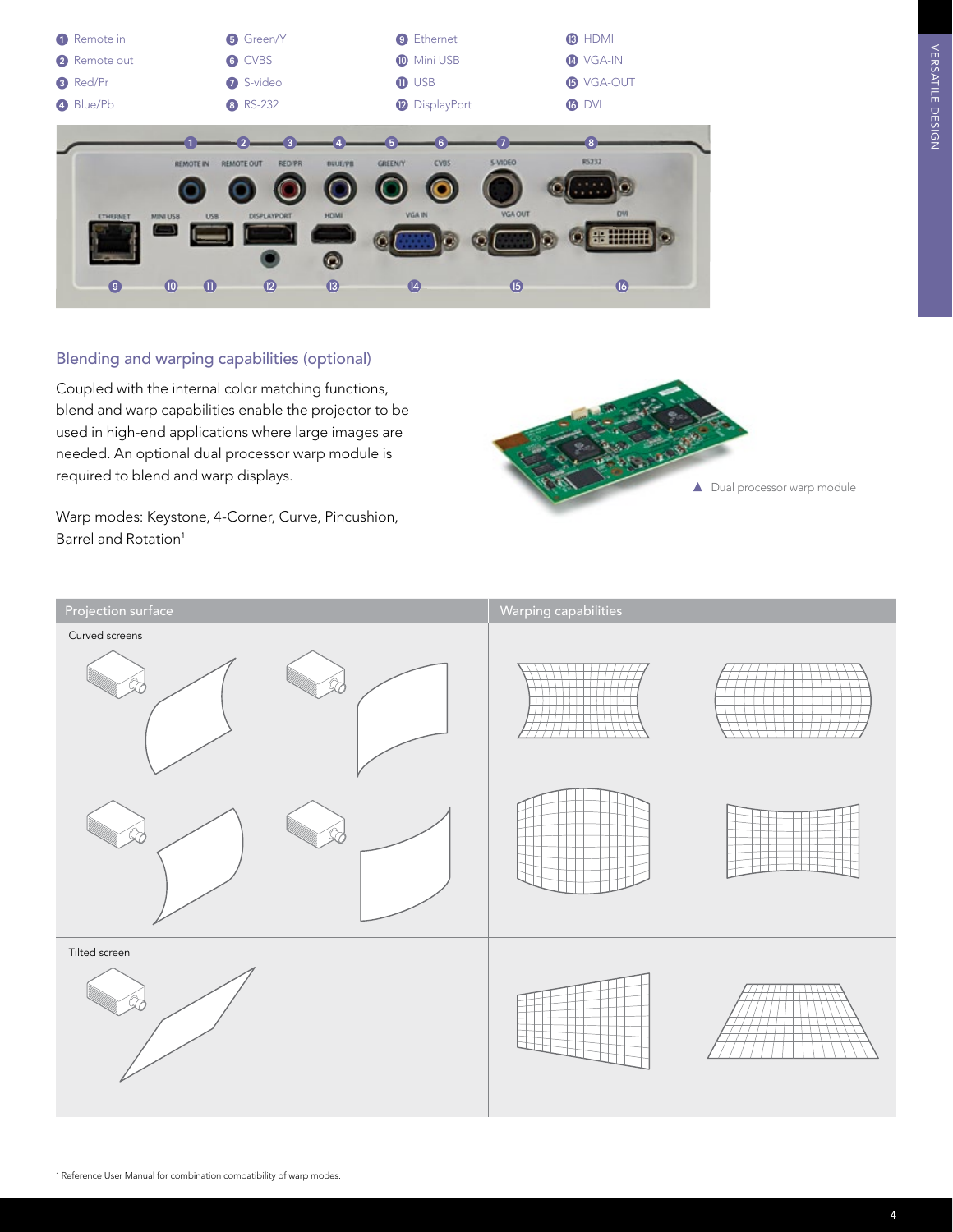## A suite of lens options to choose from

Our suite of lenses for HD and WUXGA resolutions increases installation flexibility. Christie® G Series ships with a standard 1.22-1.52:1 zoom lens.

### Accessories and options

| Description                |                    | <b>Part Number</b> |  |  |
|----------------------------|--------------------|--------------------|--|--|
| Lenses                     | $0.95 - 1.22$ zoom | 140-101103-01      |  |  |
|                            | $1.22 - 1.52$ zoom | 140-100102-01      |  |  |
|                            | $1.52 - 2.89$ zoom | 140-102104-01      |  |  |
| Ceiling mount              |                    | 140-105107-01      |  |  |
| Ceiling mount extension    |                    | 104-101001-XX      |  |  |
| Dual processor warp module |                    | 133-111104-01      |  |  |
| Wireless dongle            |                    | 133-113106-01      |  |  |
| Cable cover                |                    | 140-103105-01      |  |  |
| Lamp                       |                    | 003-004808-01      |  |  |





Full suite of lenses





▲ Christie G Series cable cover





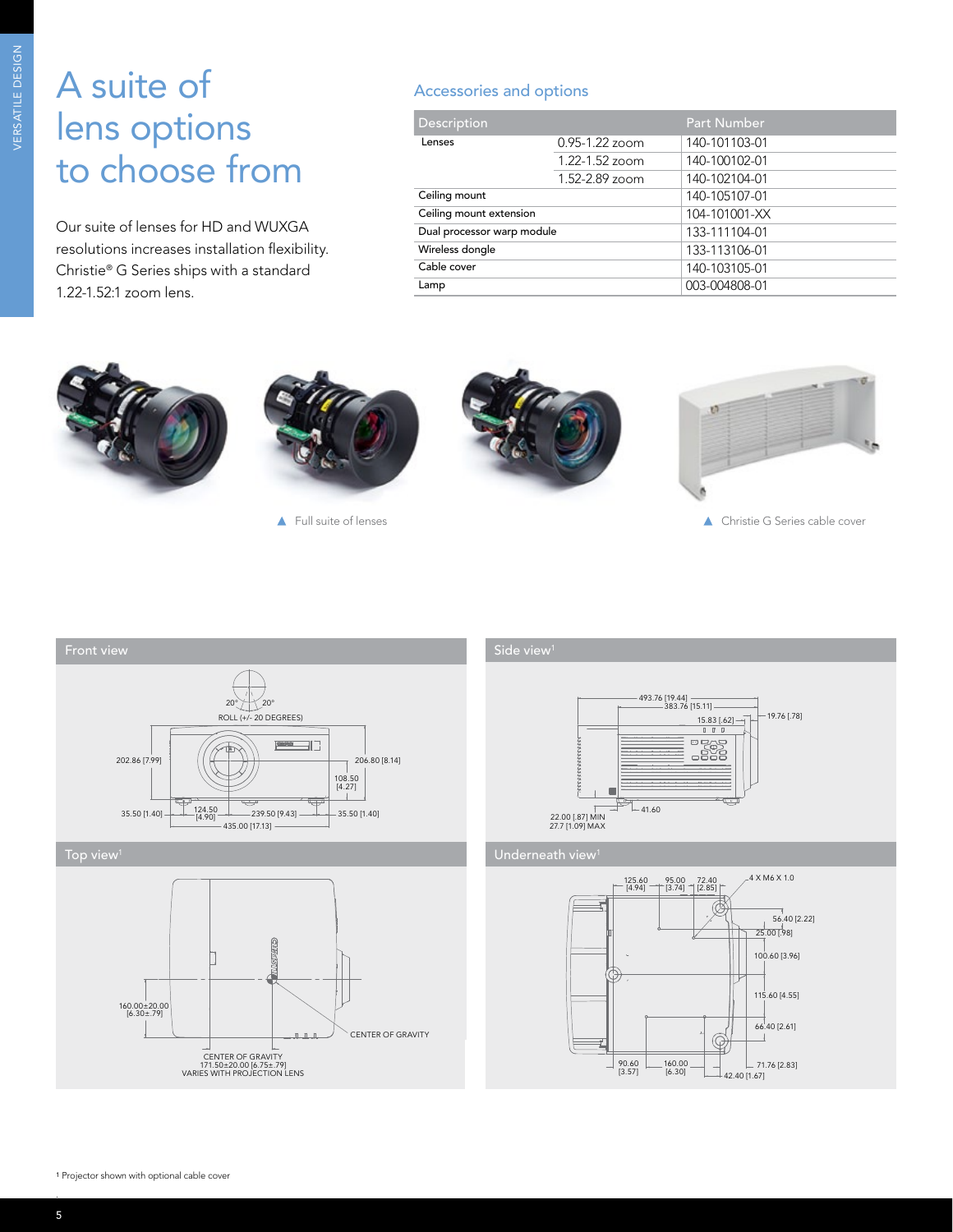## Going above and beyond

We care about our customers. Your satisfaction is our ultimate goal. We stand behind our products with our second-to-none warranty and service programs.

#### Christie support and service

All Christie products are backed by industry-leading warranties and our renowned service. We ensure you have all the training, service and technical support you need. Christie has local technicians on five continents for international installations and global deployments.



#### Environmental responsibility

At Christie we recognize our responsibility to control the impact of our business on the environment. We take pride in offering eco-friendly features in our products that are not only good for the environment, but also translate

|                                                                                                                                                                                                                                                                                                                                                                                                                                                                                                                                                       |                   | Christie DWX600-G                                                                                                                                                                                                                                                     | Christie DHD600-G                                                                                                                              | Christie DWU600-G                                                                         |  |  |  |  |  |
|-------------------------------------------------------------------------------------------------------------------------------------------------------------------------------------------------------------------------------------------------------------------------------------------------------------------------------------------------------------------------------------------------------------------------------------------------------------------------------------------------------------------------------------------------------|-------------------|-----------------------------------------------------------------------------------------------------------------------------------------------------------------------------------------------------------------------------------------------------------------------|------------------------------------------------------------------------------------------------------------------------------------------------|-------------------------------------------------------------------------------------------|--|--|--|--|--|
| Image                                                                                                                                                                                                                                                                                                                                                                                                                                                                                                                                                 | brightness        | • 6150 ANSI lumens (6400 center lumens)                                                                                                                                                                                                                               | · 5950 ANSI lumens (6200 center lumens)                                                                                                        | • 6050 ANSI lumens (6300 center lumens)                                                   |  |  |  |  |  |
|                                                                                                                                                                                                                                                                                                                                                                                                                                                                                                                                                       | color wheel       | • 6 Segment (RGBCYW)                                                                                                                                                                                                                                                  |                                                                                                                                                |                                                                                           |  |  |  |  |  |
|                                                                                                                                                                                                                                                                                                                                                                                                                                                                                                                                                       | contrast          | • 4000:1 (Dynamic Contrast Enabled);<br>1000:1 (full on/off); 250:1 ANSI                                                                                                                                                                                              | • 4800:1 (Dynamic Contrast Enabled); 1200:1 (full on/off); 250:1 ANSI                                                                          |                                                                                           |  |  |  |  |  |
| Display                                                                                                                                                                                                                                                                                                                                                                                                                                                                                                                                               | type              | • 1-chip 0.65" DMD                                                                                                                                                                                                                                                    | • 1-chip 0.67" DMD                                                                                                                             |                                                                                           |  |  |  |  |  |
|                                                                                                                                                                                                                                                                                                                                                                                                                                                                                                                                                       | native resolution | • 1280 x 800 (1,024,000 pixels) 16:10                                                                                                                                                                                                                                 | • 1920 x 1080 (2,073,600 pixels) 16:9                                                                                                          | • 1920 x 1200 (2,304,000 pixels) 16:10                                                    |  |  |  |  |  |
| Lamp                                                                                                                                                                                                                                                                                                                                                                                                                                                                                                                                                  | type              | • 465W NSH                                                                                                                                                                                                                                                            |                                                                                                                                                |                                                                                           |  |  |  |  |  |
|                                                                                                                                                                                                                                                                                                                                                                                                                                                                                                                                                       | typical lifetime  | . 2000 hrs minimum @ 465W . 2500 hrs typical @ 360W                                                                                                                                                                                                                   |                                                                                                                                                |                                                                                           |  |  |  |  |  |
| Inputs                                                                                                                                                                                                                                                                                                                                                                                                                                                                                                                                                | standard          | • HDMI x 1 • DVI-D x 1 (Digital only) • DisplayPort x 1 • HD15 x 1 • Composite video x 1 (RCA) • S-Video x 1 (mini DIN)<br>• Component video (RCA) • USB x 1 (type B mini) - Display over USB • USB x 1 (type A) - Image viewer or Wi-Fi dongle (optional) • RJ45 x 1 |                                                                                                                                                |                                                                                           |  |  |  |  |  |
|                                                                                                                                                                                                                                                                                                                                                                                                                                                                                                                                                       | signals           |                                                                                                                                                                                                                                                                       | • HDTV formats VGA through to WUXGA (1920 x 1200) • Horizontal and vertical scaling while maintaining aspect ratio, all inputs                 |                                                                                           |  |  |  |  |  |
|                                                                                                                                                                                                                                                                                                                                                                                                                                                                                                                                                       | pixel clock       | $\cdot$ 162 MHz                                                                                                                                                                                                                                                       |                                                                                                                                                |                                                                                           |  |  |  |  |  |
|                                                                                                                                                                                                                                                                                                                                                                                                                                                                                                                                                       | scan rates        | • Horizontal: 15-100kHz • Vertical: 24-85Hz                                                                                                                                                                                                                           |                                                                                                                                                |                                                                                           |  |  |  |  |  |
| Outputs                                                                                                                                                                                                                                                                                                                                                                                                                                                                                                                                               | monitor out       | $\cdot$ HD15 $\times$ 1                                                                                                                                                                                                                                               |                                                                                                                                                |                                                                                           |  |  |  |  |  |
| Control and networking                                                                                                                                                                                                                                                                                                                                                                                                                                                                                                                                |                   | • RS-232 in • Ethernet (10/100) RJ45 with ChristieNET <sup>TM</sup> connectivity • Built-in backlit keypad • Wired remote control (3.5mm stereo)                                                                                                                      |                                                                                                                                                |                                                                                           |  |  |  |  |  |
| Accessories                                                                                                                                                                                                                                                                                                                                                                                                                                                                                                                                           | standard          |                                                                                                                                                                                                                                                                       | • IR Remote with wired remote jack (wire not included) • AC Line cord for projector head • User manual                                         |                                                                                           |  |  |  |  |  |
|                                                                                                                                                                                                                                                                                                                                                                                                                                                                                                                                                       | optional          | . 1DWUSB-BGN (wireless dongle for video and control) . Warp module . Cable cover . Ceiling mount . Ceiling mount extension                                                                                                                                            |                                                                                                                                                |                                                                                           |  |  |  |  |  |
| Lens mount                                                                                                                                                                                                                                                                                                                                                                                                                                                                                                                                            | type              |                                                                                                                                                                                                                                                                       | . Tool-free lens insertion system . Boresight adjustable . Motorized horizontal and vertical lens offset . Motorized zoom and focus adjustment |                                                                                           |  |  |  |  |  |
| Lenses                                                                                                                                                                                                                                                                                                                                                                                                                                                                                                                                                | zoom              | • 1.22-1.52:1 HD (included) • 0.95-1.22:1 HD (optional) • 1.52-2.89:1 HD (optional)                                                                                                                                                                                   |                                                                                                                                                |                                                                                           |  |  |  |  |  |
|                                                                                                                                                                                                                                                                                                                                                                                                                                                                                                                                                       | offsets           | • Vertical: $\pm$ 100% ( $\pm$ 400 pixels)<br>• Horizontal: $\pm 20\% (\pm 128 \text{ pixels})$                                                                                                                                                                       | • Vertical: $\pm$ 120% ( $\pm$ 648 pixels)<br>• Horizontal: $\pm$ 20% ( $\pm$ 192 pixels)                                                      | • Vertical: $\pm$ 100% ( $\pm$ 600 pixels)<br>• Horizontal: $\pm$ 20% ( $\pm$ 192 pixels) |  |  |  |  |  |
| Power                                                                                                                                                                                                                                                                                                                                                                                                                                                                                                                                                 | operating voltage | • 100-240 VAC 50/60Hz                                                                                                                                                                                                                                                 |                                                                                                                                                |                                                                                           |  |  |  |  |  |
| requirements                                                                                                                                                                                                                                                                                                                                                                                                                                                                                                                                          | consumption       | • 580W maximum • 450W eco mode                                                                                                                                                                                                                                        |                                                                                                                                                |                                                                                           |  |  |  |  |  |
|                                                                                                                                                                                                                                                                                                                                                                                                                                                                                                                                                       | operating current | • 6.5A maximum                                                                                                                                                                                                                                                        |                                                                                                                                                |                                                                                           |  |  |  |  |  |
|                                                                                                                                                                                                                                                                                                                                                                                                                                                                                                                                                       | dissipation       | • 1979 BTU/hr maximum • 1535 BTU/hr eco mode                                                                                                                                                                                                                          |                                                                                                                                                |                                                                                           |  |  |  |  |  |
| Physical specs                                                                                                                                                                                                                                                                                                                                                                                                                                                                                                                                        | size              | • (LxWxH) 15.28 x 17.13 x 8.15" (388 x 435 x 207mm) without feet                                                                                                                                                                                                      |                                                                                                                                                |                                                                                           |  |  |  |  |  |
|                                                                                                                                                                                                                                                                                                                                                                                                                                                                                                                                                       | shipping size     | • (LxWxH) 23.27 x 23.03 x 17.44" (591 x 501 x 443mm)                                                                                                                                                                                                                  |                                                                                                                                                |                                                                                           |  |  |  |  |  |
|                                                                                                                                                                                                                                                                                                                                                                                                                                                                                                                                                       | weight            | • 33.7lbs (15.3kg)                                                                                                                                                                                                                                                    |                                                                                                                                                |                                                                                           |  |  |  |  |  |
|                                                                                                                                                                                                                                                                                                                                                                                                                                                                                                                                                       | shipping weight   | • 45.2lbs (20.5kg)                                                                                                                                                                                                                                                    |                                                                                                                                                |                                                                                           |  |  |  |  |  |
| • Temperature: 40-95°F (5-35°C) • Humidity: 10-85% non-condensing<br>Operating environment                                                                                                                                                                                                                                                                                                                                                                                                                                                            |                   |                                                                                                                                                                                                                                                                       |                                                                                                                                                |                                                                                           |  |  |  |  |  |
| • UL/CSA/IEC 60950-1 • FCC Class A, CE, CCC, KC, EAC, PSE, CU, SABS, BIS, and RCM<br>Regulatory <sup>2</sup><br>. This product conforms to all relevant European directives, standards, safety, health and environmental concerns<br>. This product is designed to comply to the rules and regulations required for the product to be sold in various regional markets,<br>including USA/Canada, EU, Norway, Australia/New Zealand, Kuwait, China, Korea, Japan, Mexico, Ukraine, India, Russia,<br>South Africa and Saudi Arabia . RoHS, REACH, WEEE |                   |                                                                                                                                                                                                                                                                       |                                                                                                                                                |                                                                                           |  |  |  |  |  |
| Limited warranty                                                                                                                                                                                                                                                                                                                                                                                                                                                                                                                                      |                   | • Three years parts and labor (including light engine)<br>• Contact an authorized Christie representative for full details of our limited warranty                                                                                                                    |                                                                                                                                                |                                                                                           |  |  |  |  |  |





Reliability